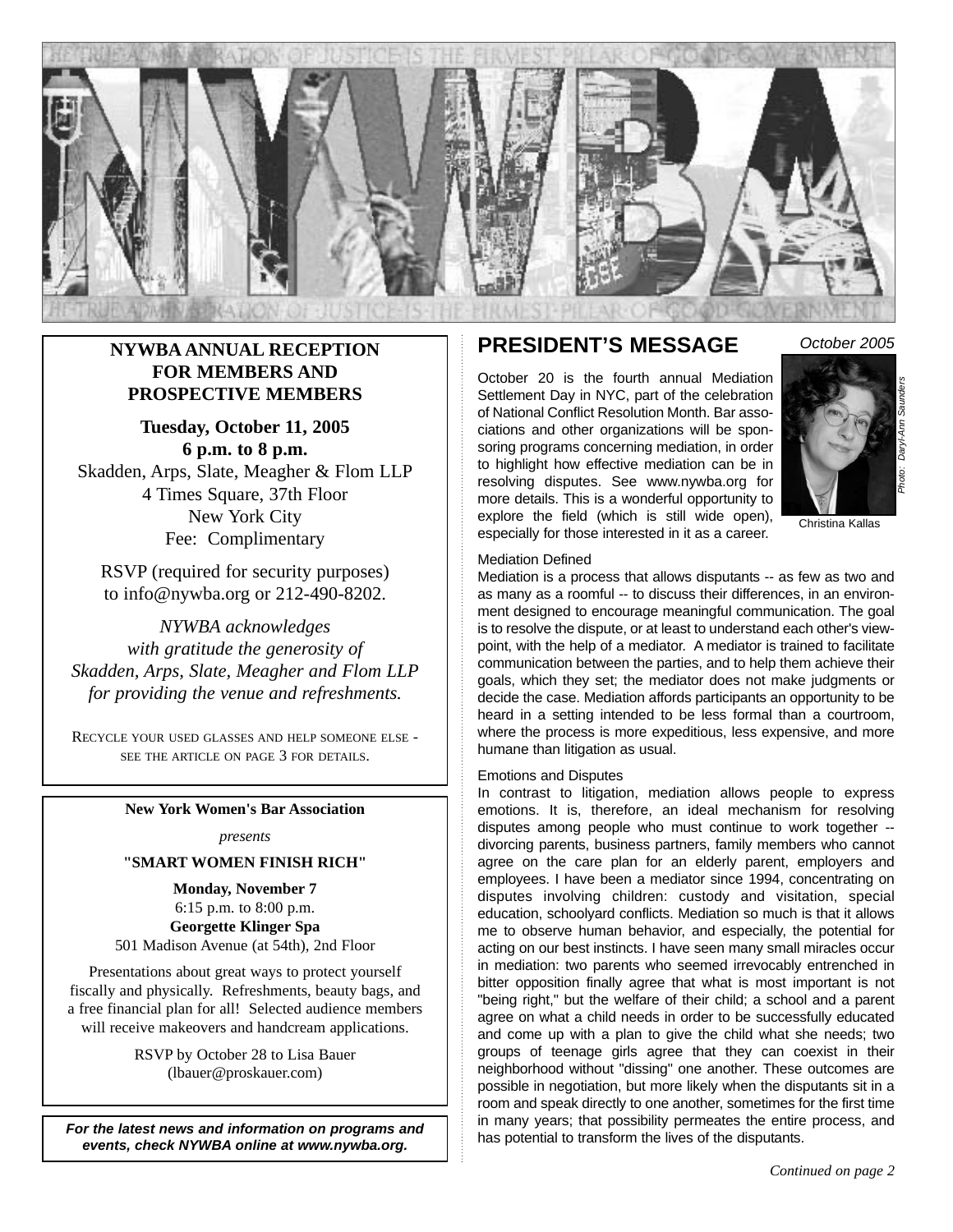# **President Christina Kallas' Annual Dinner Speech**

*By request, we are printing here the remarks made by incoming President Christina Kallas at the Annual Dinner on June 1, 2005:*

Good evening ladies and gentlemen. It's a great honor for me to welcome you to our Annual Dinner.

Tonight is a night to celebrate the accomplishments of the past 70 years. For just a few minutes I'd like to do that by focusing on the future. Where do we go from here? How do we build on our accomplishments?

We live in a complicated time, in a complicated place, where change is constant. Fortunately, we have a chief judge who is thoughtful enough to seek our input on matters. This year, for example, through our statewide organization, WBASNY, we made suggestions about how to improve the administration of justice to families, and how to help solo and small firm practitioners practice more effectively. Dozens of us spent untold hours thinking about these matters and others, and writing about them, and testifying about them. We made a difference.

This year we will look at proposed legislation regarding no fault divorce, same sex marriage, the New York Equal Rights Amendment. We will study the proposals, we will make recommendations, we will make a difference.

The Unites States is at war. New York joins Hawaii and Virginia as places where an enemy has attacked us on our own soil. In this war we are sending off our daughters as well as our sons to fight and be killed. We need to be very sure that if we send soldiers off to war, we've exhausted all other means of settling disputes. As lawyers we understand dispute resolution, we understand what the laws are, and the importance of law as the foundation of our global society. We must make a difference.

Sometimes we make a big difference in a quiet way. On Law Day, on Take Our Children to Work Day, and throughout the year, at the Breakfasts sponsored by our NYWBA Foundation, members of this organization speak to children about what it's like to be a lawyer. A few weeks ago I had the privilege of going to P.S./I.S. 223, the Mott Hall School, in Harlem. I spoke to Ms. Hernandez' 'Careers and Life Skills' Class. I want to share with you one of the 41 thank you letters that I received from the seventh grade:

> Mott Hall School 131st Street and Convent Ave. New York, NY 10027

May 12, 2005

### Dear Ms. Kallas:

I thank you for coming to my school and giving such a wonderful presentation. I was really honored to meet you, especially someone in the field of law. At first I was not really interested in this, but after listening what a day was like for you I became more interested. I thank you for that.

*Continued on page 7*

### *President's Message continued from page 1*

### Limitations of Mediation

Not all disputes ought to be resolved through mediation. Successful mediation depends upon the desire of the parties to resolve their dispute. Sometimes one party prefers to blame the other party for the problem. A skilled mediator can help a disputant to see that it is counterproductive to blame the other side for 100% of the problem at hand, because you are powerless to solve the problem if you give away all of your power.

Some parties lack the capacity or the desire to speak for themselves. Typically we tell our clients to be quiet, and we speak for them, in ways carefully controlled by codes of evidence and procedure and ethics. In mediation, a party may be able to express her feelings and relate her history, in a way that may reach the other side more effectively than all of our posturing and rhetoric on her behalf. In a mediation, the discussion occurs in a neutral environment, where the power is balanced -- by the mediator, if necessary. In a courtroom, by contrast, you know at a glance that you give up your power to decide to a third person, the one seated on the raised platform.

#### Do we lawyers dissuade clients from mediating?

Could it be that we lawyers are conveying to our clients that mediation is not the right choice for them? Do we believe that the average person has the capacity to speak out for herself? As lawyers we have been taught to provide zealous representation of our clients, to play the knight in shining armor. "Zealous" means "marked by active interest and enthusiasm," but I often find that lawyers act as if it means "aggressive" or "hostile." Having practiced law for 29 years, I know that being hostile is the least effective way to represent my clients, no matter how zealous I am about it. When I am respectful of the other side, I am far more likely to obtain concessions for my client. Often in our "zealousness" we are disdainful of the other side's viewpoint, which results in missed opportunities for settlement. Respect is as powerful a motivator as is disdain. And respect is the cornerstone of mediation. Mediators are trained to respect the disputants, even if they disagree with the ideas or the decisions of the disputants. But in our culture, respect can be seen as a weakness in negotiation, rather than a strength.

#### Please - no emotions!

As lawyers we are taught to ignore the client's emotions (that is what therapists are for) and work with the "facts" - as if such a thing were possible when two parties are arguing over who should have "custody" of their child! How often do we lawyers think to ourselves, "If only our clients would listen to us - we are reasonable and could settle this dispute." But that attitude discounts the client's emotional reality and is responsible for many situations in which we think we have negotiated a terrific deal for the client, and cannot understand her refusal to go along with it, or why the deal falls apart later. Mediation puts the responsibility on the parties to come up with a solution that is emotionally acceptable.

### The Power of Listening

In a courtroom, all communication is directed at the trier of fact. The most powerful aspect of mediation is that it allows people to tell their story and be heard respectfully, often for the first time, without interference from objections and rules of evidence. The most important thing that I do as a mediator is to listen. How many of us know litigants who continue *Continued on page 3*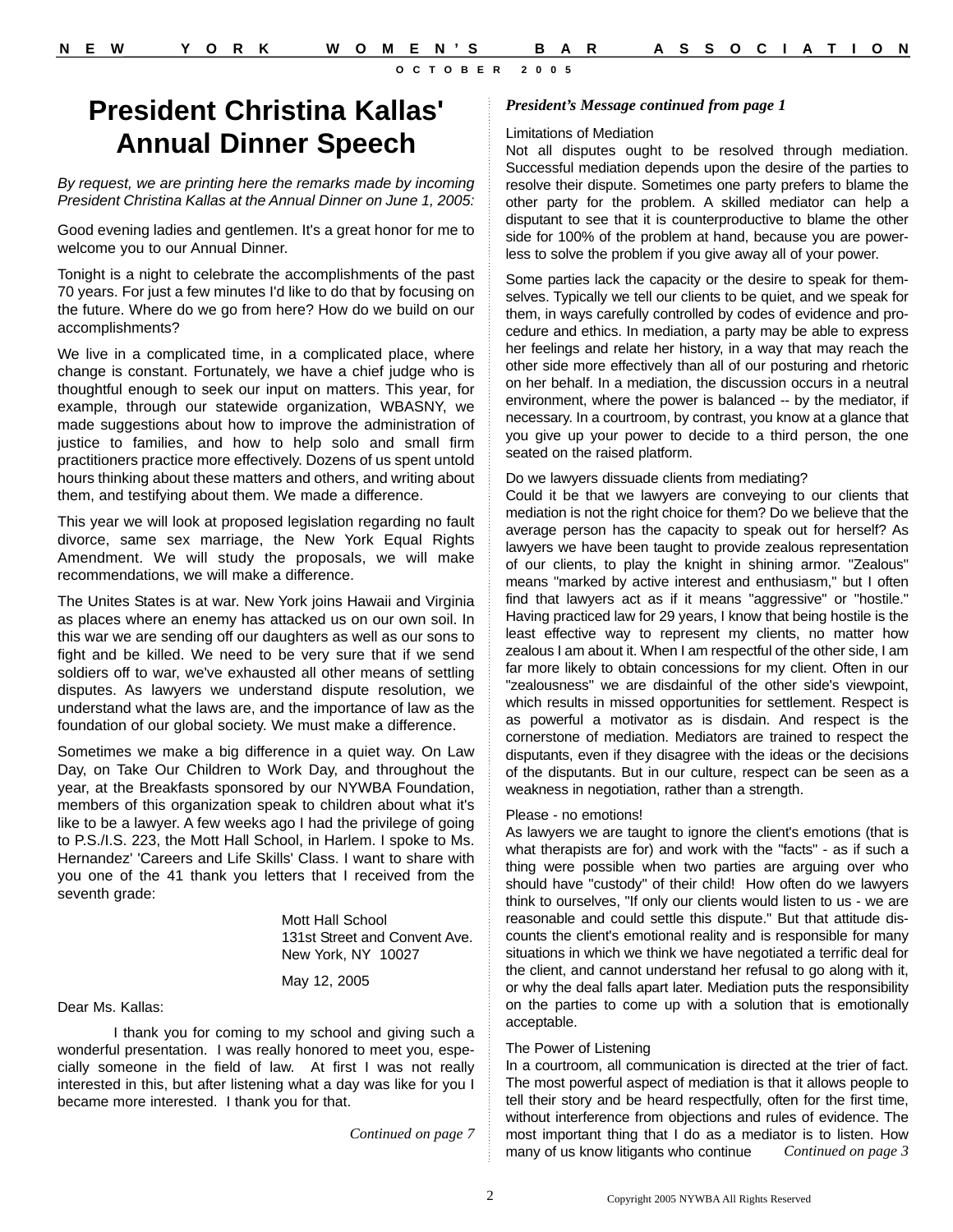## **Give the Gift of New Eyes at the NYWBA Annual Reception**

The NYWBA Annual Reception for members and prospective members will be on Tuesday, October 11, 2005, from 6:00 to 8:00 p.m. at Skadden, Arps, Slate, Meagher & Flom LLP. Thanks to Skadden, Arps' generosity, there will be no fee to attend, and all are welcome.

As a special service project in connection with the Annual Reception, NYWBA will sponsor a drive to benefit those who are served by New Eyes for the Needy, Inc., a New Jerseybased, non-profit volunteer organization which provides the gift of sight across the U.S. and throughout the world. For more information about this organization, go to http://www.neweyesfortheneedy.org/.

When you come to the Annual Reception, please bring any or all of the following items:

- used eyeglasses
- nonprescription sunglasses
- jewelry, including costume jewelry, single earrings, and broken chains
- precious metals, such as silverware
- gift items, such as silver, china, crystal, picture frames, and collectibles
- watches (even broken ones)
- hearing aids

We will ship all items that are collected to New Eyes for the Needy. The organization sends reusable eyeglasses to medical missions and international charitable organizations. It recycles other items by selling them in its jewelry store and by sending them to a refinery for scrap metal.

So please join us on October 11, not only for fellowship, but to benefit those who cannot afford proper sunglasses. We hope to "see" you there!

### **NYWBA is proud to be a cosponsor of the following program: National Conference of Women's Bar Associations** and **AXA Advisors, LLC**

### *present a*

### **Wine-Tasting, Networking Reception, and Financial Program**

Thursday, October 27 6:30 p.m. to 9:00 p.m.

AXA Advisors, LLC 1290 Avenue of the Americas New York City

\$25 Fee. Please make check payable to: National Foundation for Women's Bar Associations and mail to Carole Aciman, c/o Hughes Hubbard & Reed LLP, One Battery Park Plaza, New York, NY 10004.

RSVP by October 21 to Celia Rabena (212-837-6992)

# **NOTES ON MEMBERS**

*Has something noteworthy happened to you or another member? Send us your news at newsletter@nywba.org.*

The Association sends its best wishes and congratulations to **Amy Halpert** and Philipp Hecker on their engagement. Ms. Halpert is a member of the Association's Board of Directors.

**JALBCA Survivors' Circle Reception**

for breast cancer survivors in the legal profession

*sponsored by*

Judges and Lawyers Breast Cancer Alert

**Thursday, November 10, 2005 6:00 p.m. to 8:00 p.m.**

Simpson Thacher & Bartlett 425 Lexington Avenue (between 43rd and 44th)

RSVP to (212) 691-0065 or ceceliamarcus@earthlink.net

### **The Westchester Women's Bar Association**

*is co-sponsoring a*

**Dinner/Dance** *for*

**THE HONORABLE SONDRA MILLER**

as she bids farewell to the Appellate Division

**Wednesday, November 9** 6:00 p.m. Glen Island Harbour Club Glen Island Park New Rochelle, New York \$150 per person

RSVP by October 7, 2005 to Dawn Arnold (914-381-7400)

### *President's Message continued from page 2*

to tell their story long after the case is decided. I wonder: would they feel the need to do so if they had felt truly heard by the judge or jury?

### **Silence**

Finally, in mediation-- unlike litigation -- silence plays a role. Litigation -- indeed, our culture - is filled with noise. It affords no opportunity for the participants to sit with the emotions that have been expressed, openly or covertly, and to digest them. We must follow precedent, regardless of how well it fits the emotional reality of these disputants. As a mediator, sometimes the most powerful thing I do is ask a question, and allow the participants to hear their own thoughts in the silence that follows.

Perhaps we would all be better lawyers if we practiced more listening; it is such a lost art in our world. Perhaps if we became better listeners, our clients would be encouraged to communicate more effectively. Think about it. And meanwhile, may you always have someone to listen to you when you speak from the heart.

Chnstina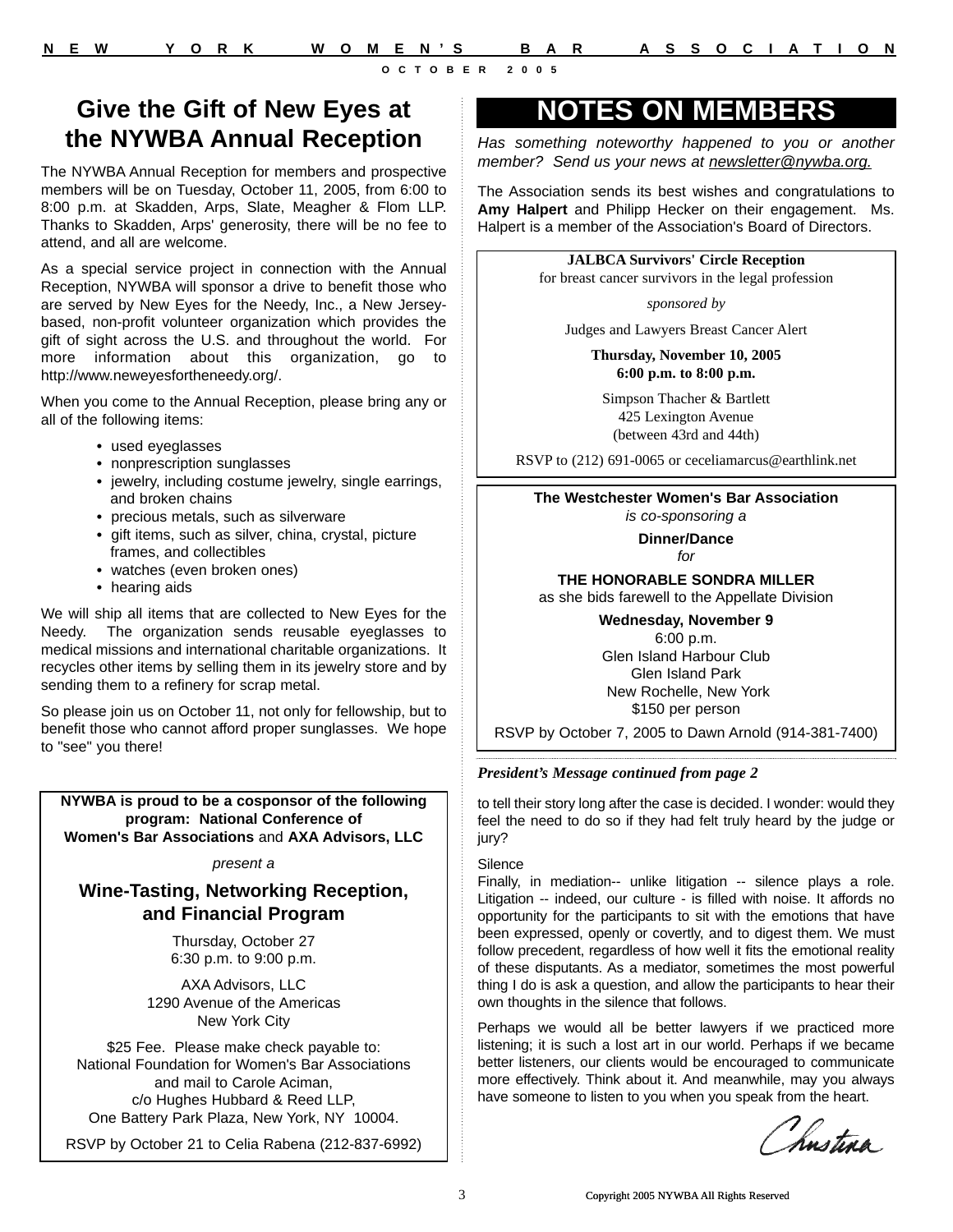# **NYWBA 70th Anniversary Dinner a Memorable Success!**

NYWBA 70th Anniversary Dinner a Memorable Success! The NYWBA hosted our gala 70th Anniversary Dinner on June 1, 2005. The event, attended by more than 400 members of the bench and bar, was held at the Grand Hyatt and featured cocktails at 6:00 p.m. and a dinner at 7:00 p.m. Dinner Committee Co-Chairs Jo Ann Douglas and Diana G. Browne kicked off the dinner with opening remarks and thanked the crowd for attending and for their many generous donations of money and memorabilia which helped to make the dinner so special.

The chief honorees were the association's founders and past presidents, many of whom attended in person. In some cases, relatives of our foremothers attended on their behalf. After posing for a historical photo, the honorees were praised as a group by outgoing President Elizabeth A. Bryson. Their names were read off by Ms. Bryson and incoming President Christina Kallas. Each honoree was presented with an engraved glass box as a memento of the occasion.

The Dinner Journal was an unprecedented compilation of facts and photographs covering the history of the NYWBA. It included a copy of the 1935 certificate of incorporation of the organization, a photo essay of leaders and honorees, and bios and photos of the presidents from our founding to the present. The Journal was a product of countless hours of documentary, telephone, and internet research and interviews on the part of the Dinner and Journal Committees, who did a superb job.

We presented the President's Special Award to Myrna Felder, renowned matrimonial attorney and past president of both NYWBA and WBASNY. Ms. Bryson praised Ms. Felder for years of extraordinary achievements, saying that her most recent significant contribution was that she had "made an extraordinary difference in the relationship between the state organization and its chapters during the past year." In her acceptance speech, Ms. Felder thanked the association "for the very special accolade," and recalled that once she had joined the association many years before, she had "never looked back."

The Joan L. Ellenbogen Award went to Patricia M. Hynes, Chair of the Board of Directors of The Legal Aid Society and Of Counsel at Milberg Weiss Bershad & Schulman LLP. Sheila Birnbaum of Skadden Arps Slate Meagher & Flom introduced the award and observed that both Ms. Ellenbogen and Ms. Hynes, who had attended college together, were "tough women and outstanding trial lawyers." When accepting the award, Ms. Hynes said of Ms. Ellenbogen that she was "a wonderful force for the rights of women." She also said that she was honored to receive the award from the Women's Bar: "Men give awards. That's nice. But when you get an award from women, that's really something."

Ms. Bryson presented the NYWBA Award of Merit to Clifford Chance US LLP and Condon & Forsyth LLP. She praised Clifford Chance for underwriting the memberships of 80 attorneys and for involving its associates in various NYWBA projects, and Condon & Forsyth for underwriting numerous New York Women's Bar Association Foundation undertakings. Teresa Schiller and Katherine Posner, who each led the efforts of their firms, accepted the awards.

Ms. Kallas made the traditional presentation to outgoing president Bryson, thanking her for her two years of service as president. She praised Ms. Bryson as "truly amazing" for having devoted "countless hours of time to this organization" as well as being "personally supportive." Ms. Bryson addressed the crowd with a summary of highlights of her tenure and expressed thanks for the honor of serving as president.

The Association was pleased to host several WBASNY officers at the event, including WBASNY President Andrea Phoenix, past President Mindy Zlotogura, and President-Elect Elaine Avery, and incoming Presidents of our sister chapters in Brooklyn, Teresa Ciccotto, and Westchester, Jody Fay. Ms. Bryson introduced Ms. Phoenix who addressed the crowd, praising the NYWBA for its active membership on the state level.

Christina Kallas was formally installed as the NYWBA president for 2005-2006. When introducing Ms. Kallas, Ms. Bryson predicted that she would be an "inspiring and inspired president." In her remarks, Ms. Kallas talked about the importance to society of many of the activities of the Women's Bars, from commenting on proposed legislation to the various mentoring activities we engage in. She admonished the crowd not to minimize the importance of lawyers as role models in society; she spoke movingly of her recent trip to a public school class, and the positive reactions of the students to her visit, where she spoke with them about what it means to be a lawyer.

The Hon. Betty Weinberg Ellerin swore in Ms. Kallas and the following officers, taking a moment to talk about the accomplishments of each: Vice President Lisa A. Sokoloff, Vice President Teresa Schiller, Vice President Jo Ann Douglas, Treasurer Laura M. Twomey, Recording Secretary Lisa A. Bauer, and Corresponding Secretary Kay Marmorek.

Judge Ellerin swore in the following NYWBA Board members: Elizabeth A. Bryson, Hon. Laura Drager, Hon. Phyllis Gangel-Jacob, Amy E. Halpert, Hon. Sherry Klein Heitler, Phyllis S. Koffman, Hon. Angela M. Mazzarelli, Susan M. Moss, Donna M. Praiss, and Andrea Vacca.

The following NYWBA members were also installed as Directors of the WBASNY: Lisa Bauer, Jane Bevans, Jo Ann Douglas, Hon. Betty Weinberg Ellerin, Martha E. Gifford, Amy E. Halpert, Christine M. Harman, Christina Kallas, Phyllis S. Koffman, Marjorie A. Martin, and Teresa Schiller.

Heartfelt thanks go to the Dinner Committee chaired by Diana G. Browne and Jo Ann Douglas, and the Journal Committee chaired by Jennifer Brown and Jo Ann Douglas. Dinner Committee members included Ruth Bernstein, Elizabeth A. Bryson, Myra L. Freed, Bonnie Cohen-Gallet, Christina Kallas, Anna Lewis, Andrea Masley, Aileen J. T. Paraguya, Sylvia E. DiPietro, Lisa A. Sokoloff, Phyllis Solomon, Andrea Vacca, and Elise A. Yablonski.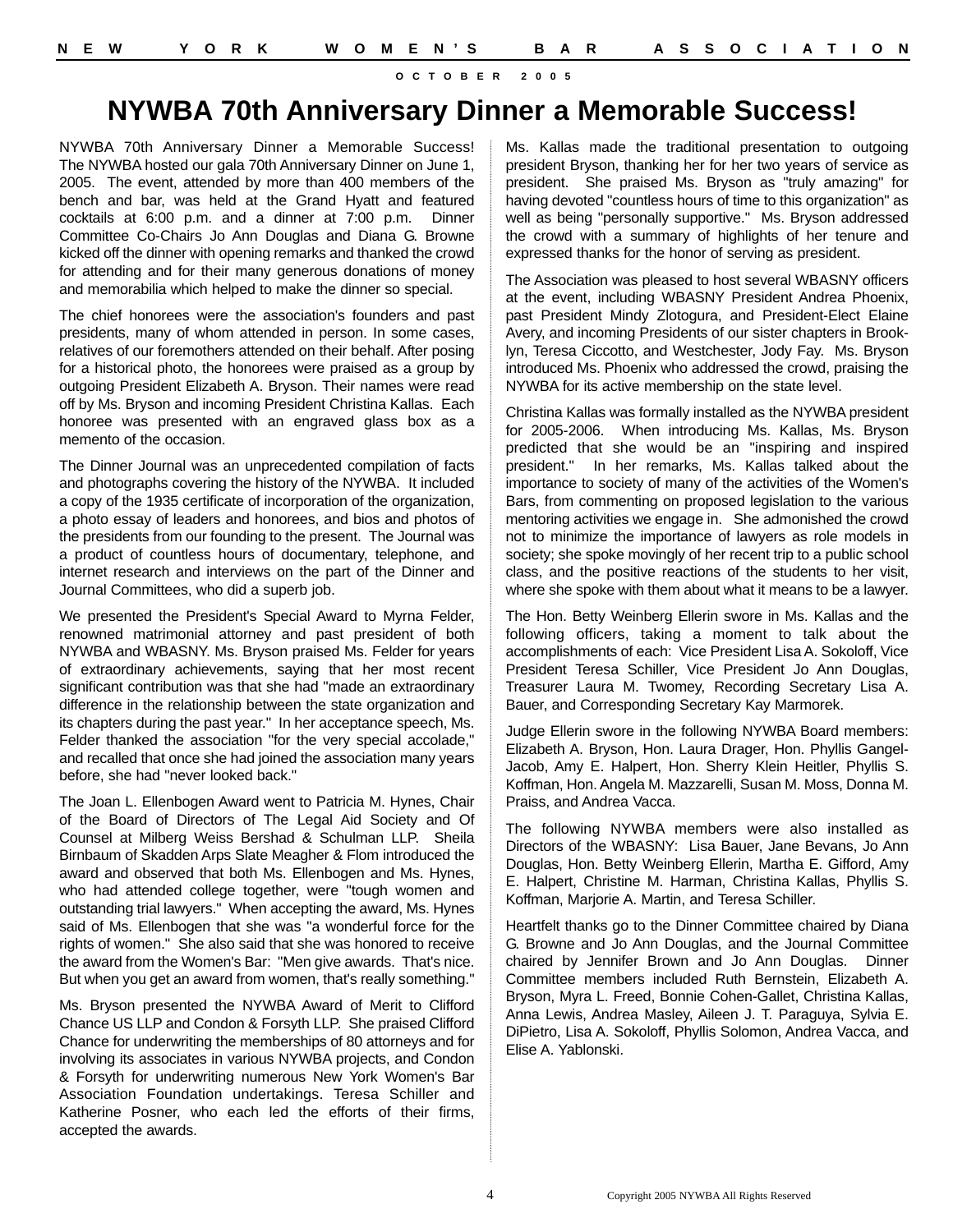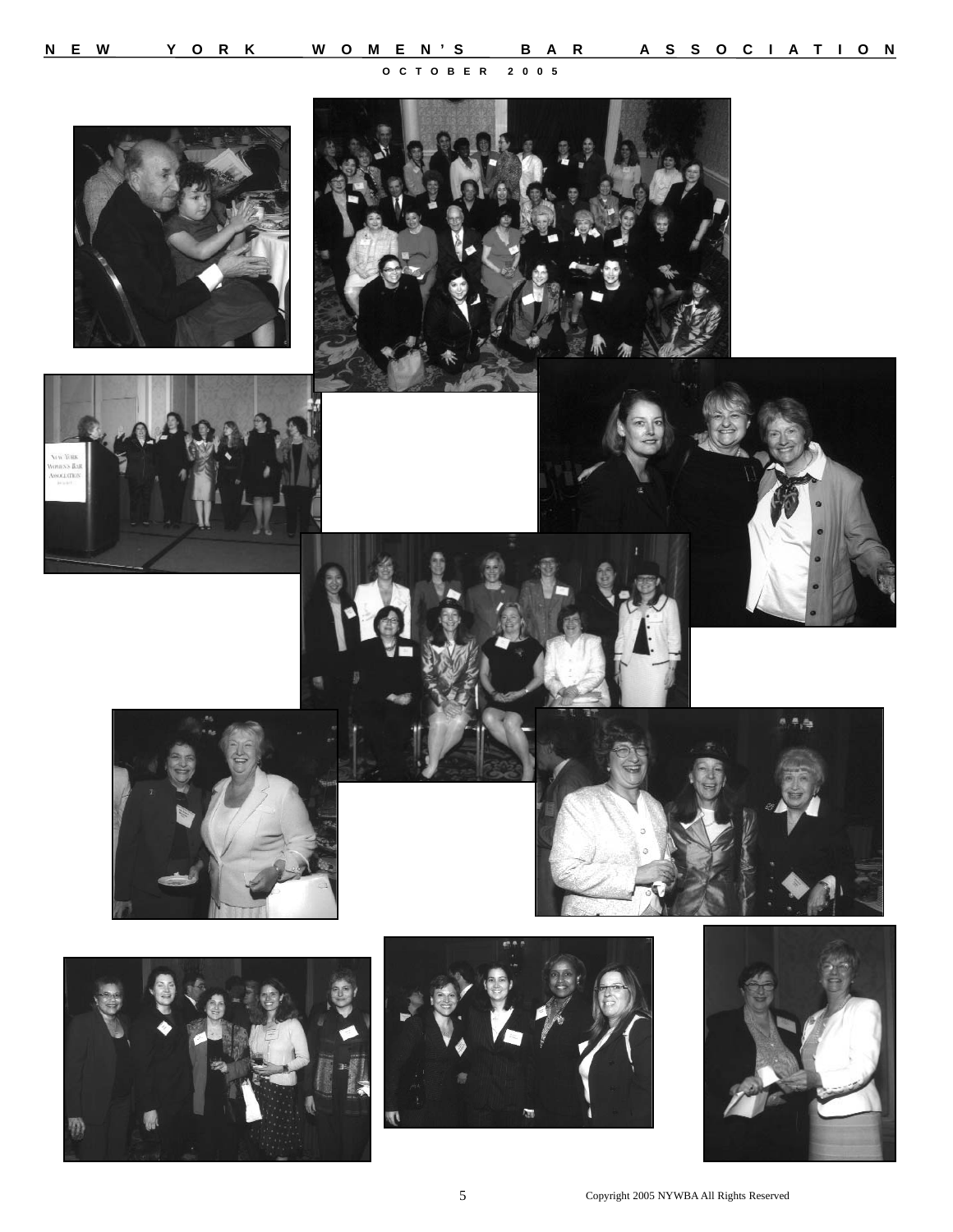# **A Foreign Intern's View of New York Practice**

*NYWBA President Christina Kallas's summer intern Areti Karathanasi provided the following report about her experiences in New York this past summer:*

Originally from Greece, I am a German law school graduate, having completed law school at the University of Cologne in 2003. My summer internship at the Law Office of Christina Kallas is part of a two year-practical period that law school graduates must complete prior to taking the equivalent of the New York bar exam. The practical period also included clerkship rotations with a judge, a district attorney, an administrative agency, and a law firm. This internship -- my final rotation -- is a three-month elective during which I chose to come to the United States in order to learn about U.S. law.

This was my first visit to New York and I had a really good time. But I want to be honest. My first impression of Manhattan was terrible. I hated the crowded streets, the stench, and the noise. I was stunned at this asphalt desert. Everywhere there were skyscrapers, thousands of people, thousands of cars, thousands of cabs, heat, and humidity. Unfortunately this is one side of New York.

But the city also has another side. I remember that it was the ninth of August when I fell in love with the city. Ms. Kallas and I attended a diversity networking event hosted by Paul, Weiss at the Rainbow Room at Rockefeller Center. When I looked out of the windows from above, I knew that I would come to love this city. And I do.

I have had wonderful personal experiences in New York, and I have gained a great deal of experience as a female lawyer in New York as well.

First of all, there is nothing you cannot find in New York, and you hear more languages spoken here than almost anywhere else on the planet -- English, Spanish, German, Chinese, Indian, you name it! New York really is a melting pot. All that ethnicity translates into an adventurous eater's dream. You can dine on Thai, Peruvian, Indian, Brazilian, Greek, Guyanese, Colombian, and so many other ethnic foods. But you do not only dine -- you feel the atmosphere of these countries in the restaurants, and it is possible to believe that you are actually there.

The most important thing you find in New York is hospitality and friendliness. New Yorkers are very friendly. If you do not know the way, just ask and you will receive a friendly explanation. Besides giving directions, people engage you in conversation, and ask where you come from. It is really hard to hide the European and to imitate the New Yorker accent. So your accent betrays that you are a visitor. But it is not unusual to be in New York and to hail from somewhere else. The feedback is really positive; people welcome you to New York. My mentor, Ms. Kallas, was afraid that 9/11 could have changed the city and the people in New York. I did not know the city or the people before 9/11. But in 2005, four years after 9/11, I have found people to be friendly, open to strangers, and hospitable.

At first I felt lost in the big city, but things changed when someone explained the geography to me. It is so easy to discover Manhattan -- but you have to know that there is an East and a West side and that 5th Avenue is the borderline. It took me six weeks to learn this; it would have been better to know this from the start! Now I can find nearly every place in Manhattan. And I felt safe everywhere. I went to lower Manhattan, Midtown, the Upper West Side, the East Side, Inwood, and the Bronx. I discovered Queens and Brooklyn, and I am still alive. I read in a travel guide that the areas above 96th Street in Manhattan are not the best, and the recommendation was to avoid these areas. But this is a fairy tale. I went nearly everywhere in New York and nothing bad happened to me.

As a lawyer, I learned that nothing is more important than NETWORKING. I attended several networking events and they were amazing. Everyone talks to each other, and nothing is more important at these events than business cards. We doled out our business cards like candies to children at Halloween. It is really hard to imagine how people can remember the faces and the names on the business cards after such an event. But it seems to work somehow.

I was impressed as I saw that -- if you are a member of the Women's Bar -- when you have a legal problem, you have the option to a call a colleague and ask for help. There is a great deal of cooperation among members.

I also found out that a New York lawyer's day starts very early. It is nothing special to have a meeting at 8:00 a.m. and to finish the day at 9:00 p.m. (or later). When do New York lawyers sleep, relax and rest? But as everyone knows, New York is "the city that never sleeps." Based on these hours it is not unusual to take a nap in the subway. But be careful not to use your neighbor's shoulder as a pillow.

Novelist and essayist E. B. White wrote 50 years ago:

New York is the concentrate of art and commerce and sport and religion and entertainment and finance, bringing to a single compact area the gladiator, the evangelist, the promoter, the actor, the trader, the merchant. It carries on its lapel the unexpungeable odor of the long past, so that no matter where you sit in New York you feel the vibration of great times and tall deeds, of queer people and events and undertakings. New York is nothing like Paris; it is nothing like London; and it is not Spokane multiplied by sixty, or Detroit multiplied by four. It is by all odds the loftiest of cities.

This characterization of New York remains accurate today. And though the grandeur and importance of New York have not changed, the city is in a constant state of flux. New York is diversity; New York is fun; New York is the CUTTING EDGE.

A great thank you to Ms. Kallas and all of her Women's Bar colleagues, and a great thank you to New York.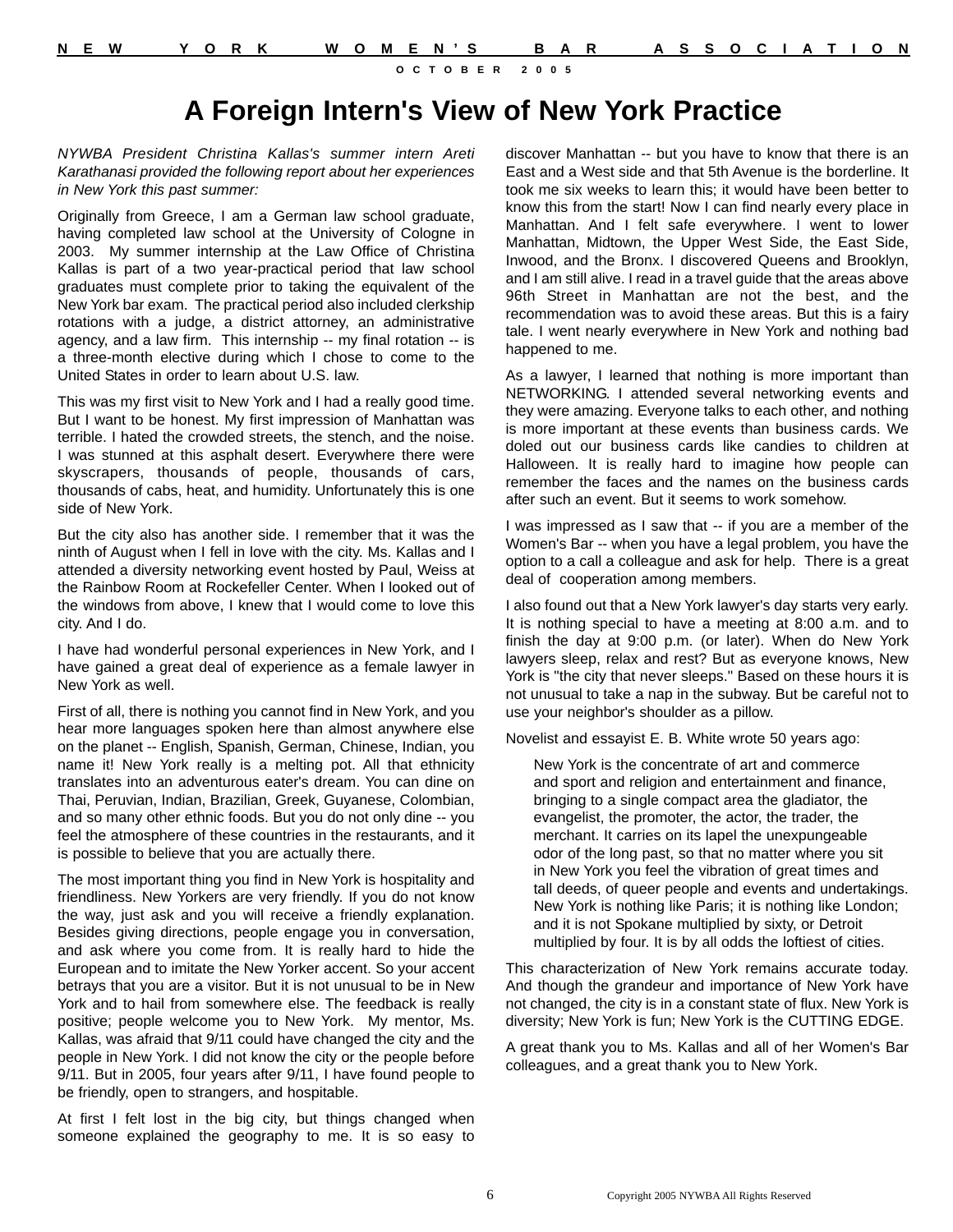## **WBASNY Screens Supreme Court Justice Nominee John Roberts**

NYWBA Vice President Teresa Schiller participated with chapter representatives from across the state in the WBASNY judicial screening process for Supreme Court Justice Nominee John Roberts. She and the other members of the WBASNY Judiciary Committee divided up and summarized opinions authored by Judge Roberts in the District of Columbia Court of Appeals, and then had a teleconference on September 8, 2005 to discuss his writings. Based on the committee's consensus, Judiciary Committee Co-Chairs Joan McNichol and Marjorie Lesch volunteered during the teleconference to draft a press release for WBASNY's issuance. Below is the statement issued by WBASNY:

The Women's Bar Association of the State of New York (WBASNY) is the largest bar association in the country specifically dedicated to promoting the status of women in society and in the legal profession. WBASNY has a reputation for addressing difficult legal issues and for promoting the fair and equal administration of justice. Our evaluation of the qualifications of the Honorable John Roberts, nominee for the position of Chief Justice of the Supreme Court of the United States, was limited to a review of the nominee's judicial decisions. We did not review the nominee's writings as an advocate for the government as the nominee had an ethical obligation to argue the government's position regardless of his personal beliefs.

Accordingly, after extensive meetings, discussions and review of the judicial decisions of the Honorable John Roberts, we have found the nominee to be qualified to serve as Chief Justice of the Supreme Court of the United States. However, given the mission of our organization, it is our hope that Judge Roberts, if confirmed, will continue in the tradition of the Court and uphold the advances made in the area of reproductive rights and in the protection of the rights of women, minorities and the disadvantaged. Moreover, if confirmed as Chief Justice, it is incumbent upon this nominee to demonstrate effective leadership and to provide a collegial atmosphere where all points of view are recognized and considered.

### *President's Speech continued from page 2*

I consider you as a hero because a hero doesn't have to have super powers to be one, they just have to help others, and you truly achieve that.

> Sincerely, Cynthia Vargas

Today starts our new membership year. You each have a membership application on your chair. Those of you who are members, please renew your membership. Those of you who are not members, please join us. Those of you who are busy, working, taking care of children or parents, doing charitable work, if you can't spare the time right now to do more than send in your dues, we appreciate your contribution. And those of you who are looking to make a difference, who are willing to roll up your sleeves, please become active in one of our committees. Because we are going to make a difference.

So enjoy the rest of your evening, and get home safely, because starting tomorrow, we all have work to do.

## **LUNCH WITH JUDGE PAUL G. FEINMAN**

Continuing with the "Lunch with a Judge" program, on September 15, 2005, a group of our members had lunch with the Honorable Paul G. Feinman in the room behind his courtroom at 80 Centre Street. The mood was relaxed and informal as those participating gathered around a large table and listened to Judge Feinman's views from the bench. He spoke at length about the Final Report of the Committee on the Jury Trial Project, which he termed a "must read" for any litigator. (For more information about the Jury Trial Project, visit the project's website at www.nyjuryinnovations.org or follow for the article by Judge Feinman in an upcoming newsletter.) Judge Feinman considers himself fortunate to have been selected as a participating judge on the project. He discussed some of the committee's ultimate recommendations, which included greater use of detailed substantive preliminary instructions to the jury before opening statements, providing a copy of the written charge to the deliberating jury, allowing counsel a short preliminary statement before voir dire, permitting jurors to take notes and providing them with note-taking materials, and allowing jurors to submit written questions. Judge Feinman also related his experiences as a pilot judge testing the various innovations as well as his views of the recommended innovations since the final report was issued.

Judge Feinman spoke about some of the changes he has instituted in his City Part, since he was assigned to one of New York County's three City Parts. While some of the City Part Judges, both past and present, either do not require oral argument or only require it occasionally, as a general rule, Judge Feinman requests oral argument on all motions as to which opposition has been filed. Arguments on summary judgment motions will be used as an opportunity to discuss settlement, and the Judge requests that parties appearing be authorized to enter into settlement negotiations. Oral arguments of motions and conferences are held on Wednesdays. Judge Feinman likes to stagger appearances so that attorneys need not wait for hours for their opportunity to appear before him. He does not routinely issue defaults against attorneys who appear late, and asks that counsel remain in communication with each other and the Part Clerk if they are going to be delayed. Regarding the supervision of discovery, Judge Feinman prefers that the parties work out disputes regarding deposition dates among themselves, and that they only contact chambers if an adjournment will seriously jeopardize the rights of a party or the ability of the parties to stay in compliance with the discovery cutoff date. To that end, he requests that attorneys deal with each other in a civil and courteous manner, recognizing that one day, the attorney being asked to grant an adjournment or accommodation may be the one seeking it. He prefers to become involved only where there has been evidence of continuing default or contumacious behavior. Asked about his pet peeves, Judge Feinman did not really seem to have any, except with regard to the use of the water pitchers, which OCA provides. After numerous messy accidents, especially during trials, the Judge now requests that all attorneys who want water bring their own bottles with caps.

Please check our website (www.nywba.org) for upcoming "Lunches with Judges." If there is a judge you would like to see featured, please write to us at info@nywba.org.

Thank you.